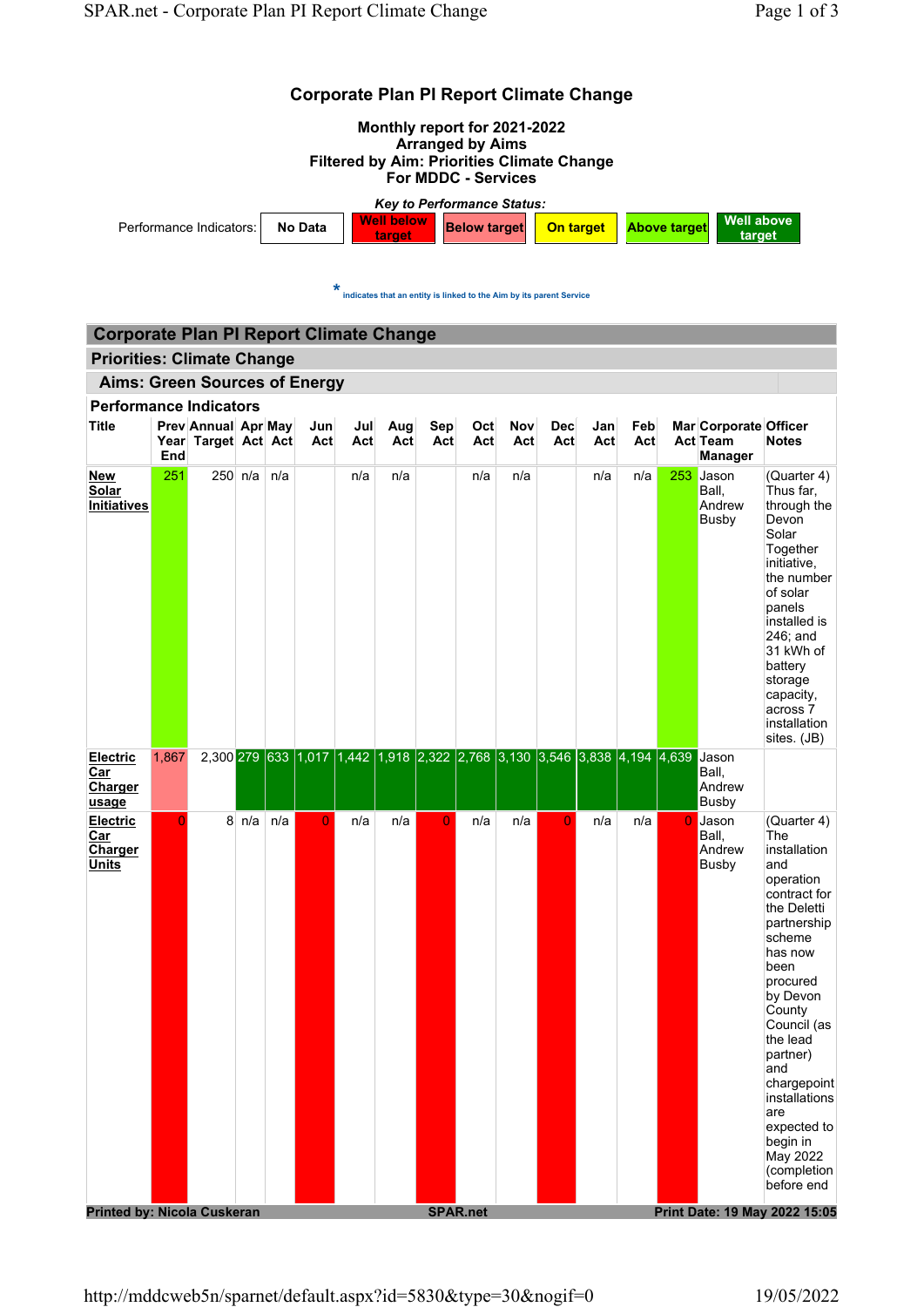| <b>Corporate Plan PI Report Climate Change</b>            |                           |                                            |                                                                                    |         |            |                   |            |            |                         |                    |            |                         |  |                   |            |                                                  |                                                                                                                                                                                                                       |                           |
|-----------------------------------------------------------|---------------------------|--------------------------------------------|------------------------------------------------------------------------------------|---------|------------|-------------------|------------|------------|-------------------------|--------------------|------------|-------------------------|--|-------------------|------------|--------------------------------------------------|-----------------------------------------------------------------------------------------------------------------------------------------------------------------------------------------------------------------------|---------------------------|
| <b>Priorities: Climate Change</b>                         |                           |                                            |                                                                                    |         |            |                   |            |            |                         |                    |            |                         |  |                   |            |                                                  |                                                                                                                                                                                                                       |                           |
| <b>Aims: Green Sources of Energy</b>                      |                           |                                            |                                                                                    |         |            |                   |            |            |                         |                    |            |                         |  |                   |            |                                                  |                                                                                                                                                                                                                       |                           |
| <b>Performance Indicators</b>                             |                           |                                            |                                                                                    |         |            |                   |            |            |                         |                    |            |                         |  |                   |            |                                                  |                                                                                                                                                                                                                       |                           |
| <b>Title</b>                                              | End                       | Prev Annual Apr May<br>Year Target Act Act |                                                                                    |         | Jun<br>Act |                   | Jul<br>Act | Aug<br>Act |                         | <b>Sep</b><br>Act  | Oct<br>Act | Nov<br>Act              |  | <b>Dec</b><br>Act | Jan<br>Act | Feb<br>Act                                       | Mar Corporate Officer<br><b>Act Team</b><br>Manager                                                                                                                                                                   | <b>Notes</b>              |
|                                                           |                           |                                            |                                                                                    |         |            |                   |            |            |                         |                    |            |                         |  |                   |            |                                                  |                                                                                                                                                                                                                       | of 2022).<br>(JB)         |
|                                                           | <b>Aims: Biodiversity</b> |                                            |                                                                                    |         |            |                   |            |            |                         |                    |            |                         |  |                   |            |                                                  |                                                                                                                                                                                                                       |                           |
| <b>Performance Indicators</b>                             |                           |                                            |                                                                                    |         |            |                   |            |            |                         |                    |            |                         |  |                   |            |                                                  |                                                                                                                                                                                                                       |                           |
| <b>Title</b>                                              |                           | Prev<br>Year<br>End                        |                                                                                    |         |            |                   |            |            |                         |                    |            |                         |  |                   |            | <b>Manager</b>                                   | Annual Apr May Jun Jul Aug Sep Oct Nov Dec Jan Feb Mar Corporate Officer Notes                                                                                                                                        |                           |
| Corporate<br><b>Tree Planting</b><br><b>Scheme</b>        |                           | $\Omega$                                   |                                                                                    | 500 n/a | n/a        |                   | $0 \ln/a$  | n/a        |                         | $\overline{0}$ n/a | n/a        |                         |  |                   |            | 35 n/a n/a 650 Jason<br>Ball.<br>Andrew<br>Busby | (Quarter 1) Winter 2020-<br>deferred due to pandemic<br>restrictions. Planting<br>planned for winter 2021-<br>2022 and we are working<br>to secure funding. (JB)                                                      | 2021 planned planting was |
| <b>Community</b><br>climate and<br>biodiversity<br>grants |                           | <b>No</b>                                  | Agree n/a<br>funding.<br>Options<br>paper to<br>be<br>considered<br>by Env<br>PDG. |         |            | $n/a$ $n/a$ $n/a$ |            |            | $n/a \mid n/a \mid n/a$ |                    |            | $n/a$ $n/a$ $n/a$ $n/a$ |  |                   |            | No Jason<br>Ball.<br>Andrew<br>Busby             | (2021 - 2022) Climate and<br>Biodiversity fund is a<br>priority in the Climate<br>Strategy. Proposal<br>included in the Budget<br>Options for Climate<br>Investment report to<br>Environment PDG 11 Jan<br>2022. (NC) |                           |
|                                                           |                           |                                            |                                                                                    |         |            |                   |            |            |                         |                    |            |                         |  |                   |            |                                                  |                                                                                                                                                                                                                       |                           |
| <b>Aims: Retro-fitting measures</b>                       |                           |                                            |                                                                                    |         |            |                   |            |            |                         |                    |            |                         |  |                   |            |                                                  |                                                                                                                                                                                                                       |                           |
| <b>Performance Indicators</b>                             |                           |                                            |                                                                                    |         |            |                   |            |            |                         |                    |            |                         |  |                   |            |                                                  |                                                                                                                                                                                                                       |                           |

| <b>Title</b>                                                      | End             |   |          |                                                     |                |                |     |                |                |     |                |                 |                 |    | <b>Manager</b>    | Prev Annual Apr May Jun Jul Aug Sep Oct Nov Dec Jan Feb Mar Corporate Officer Notes                                                                                                                                                                                                                                                                                                                                                               |
|-------------------------------------------------------------------|-----------------|---|----------|-----------------------------------------------------|----------------|----------------|-----|----------------|----------------|-----|----------------|-----------------|-----------------|----|-------------------|---------------------------------------------------------------------------------------------------------------------------------------------------------------------------------------------------------------------------------------------------------------------------------------------------------------------------------------------------------------------------------------------------------------------------------------------------|
| <b>Corporate</b><br>Renewable<br><b>Energy</b><br><b>Projects</b> | $\overline{1}$  |   | 4 $n/a$  | n/a                                                 | $\overline{0}$ | n/a            | n/a | $\Omega$       | n/a            | n/a |                | n/a             | n/a             |    | Andrew<br>Busby   | Jason Ball, (Quarter 4) 2020-2021:<br>Carlu Close solar PV<br>project completed.<br>2021-2022: Retrofit of<br><b>ASHP (Air Source Heat</b><br>Pump) at Lords Meadow<br>Leisure Centre: retrofit<br>energy saving light<br>installations at all 3<br>leisure centres; retrofit<br>energy saving lighting<br>measures installed at<br>Tiverton multi-storey car<br>park.<br>The hydro project is a<br>live planning application<br>at present. (JB) |
| <b>ECO Flex</b>                                                   | 1,028           |   |          | 300 133 191 259 289 322 375 413 438 469 503 555 625 |                |                |     |                |                |     |                |                 |                 |    | Simon<br>Newcombe |                                                                                                                                                                                                                                                                                                                                                                                                                                                   |
| <b>Housing</b><br><b>Assistance</b><br><b>Policy</b>              | $5\overline{5}$ | 5 | $\Omega$ | $\Omega$                                            | $\Omega$       | $\overline{2}$ | 3   | 6 <sup>°</sup> | $\overline{7}$ | 7   | 13             | 15 <sup>°</sup> | 18 <sup>°</sup> | 28 | Simon<br>Newcombe |                                                                                                                                                                                                                                                                                                                                                                                                                                                   |
| Home<br><b>Improvement</b><br>Loans                               | 10              |   | 10 n/a   | n/a                                                 | $\overline{2}$ | n/a            | n/a | 3 <sup>°</sup> | n/a            | n/a | $\overline{4}$ | n/a             | n/a             | 5  | Simon<br>Newcombe |                                                                                                                                                                                                                                                                                                                                                                                                                                                   |

Aims: Other

Printed by: Nicola Cuskeran National SPAR.net SPAR.net Print Date: 19 May 2022 15:05